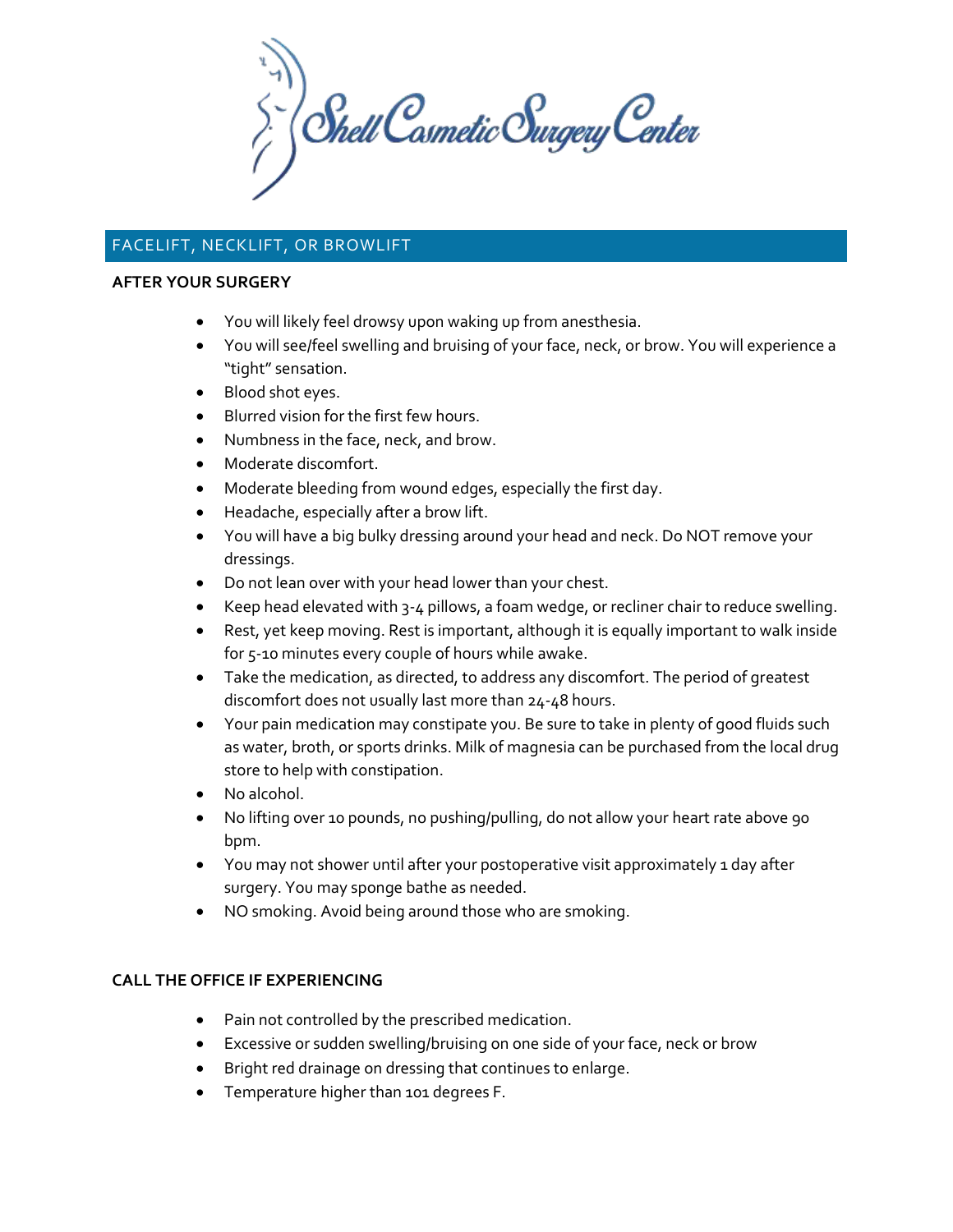- Severe nausea and vomiting.
- Pain in calf, knee, groin, or shortness of breath.
- Increased discomfort due to tight bandages.
- Continuous dizziness or unusual behavior.

## **2 TO 7 DAYS FOLLOWING SURGERY**

- During this time, you can expect to slowly progress day by day.
- Do not lean over with your head lower than your chest.
- Keep head elevated with 3-4 pillows, a foam wedge, or recliner chair to reduce swelling.
- Please be sure to speak with Dr. Shell before you begin to drive or return to work or a regular routine at home.
- Do not wear any kind of makeup.
- You may wash your hair in the "face up" position.
- Do not submerge your head under water.
- Keep scars moist by applying Bacitracin antibacterial ointment 3-4 times daily.
- Continue a well-balanced diet with adequate hydration.
- Do not eat or drink anything very hot. Stay with soft foods, especially for the first few days after surgery.
- Advice exposure to sun and heat.
- Do not put warm or cold compresses on your face unless directed by Dr. Shell.
- Continue to take prescribed pain medications as needed.
- Sutures on your face will be removed approximately 5-7 days after your surgery.
- Begin to transition from prescribed pain medication to over the counter alternative. Dr. Shell and staff can guide you through this as needed.
- Avoid exercise other than walking. Leisurely daily walks will help you feel better and prevent blood clots.
- Make sure to get up and move for about 10-15 of every 60 minutes while awake.
- NO smoking. Avoid being around those who are smoking.

## **1 TO 4 WEEKS FOLLOWING SURGERY**

- Healing is a gradual process. It is normal to feel discouraged while waiting for swelling, bruising, discomfort, and numbness to diminish. Extra rest, a nutritious diet, and avoidance of stress are important aids to recovery. Once cleared by Dr. Shell, you may take Aspirin, Advil, Aleve, etc. at this time.
- Wash incisions with Dial antibacterial soap and pat dry with clean cloth.
- Keep scars moist by applying Bacitracin antibacterial ointment 3-4 times daily until sutures are removed.
- Keep head elevated with 3-4 pillows, a foam wedge, or recliner chair to reduce swelling.
- Once cleared by Dr. Shell, you may ease back into your workout routine.